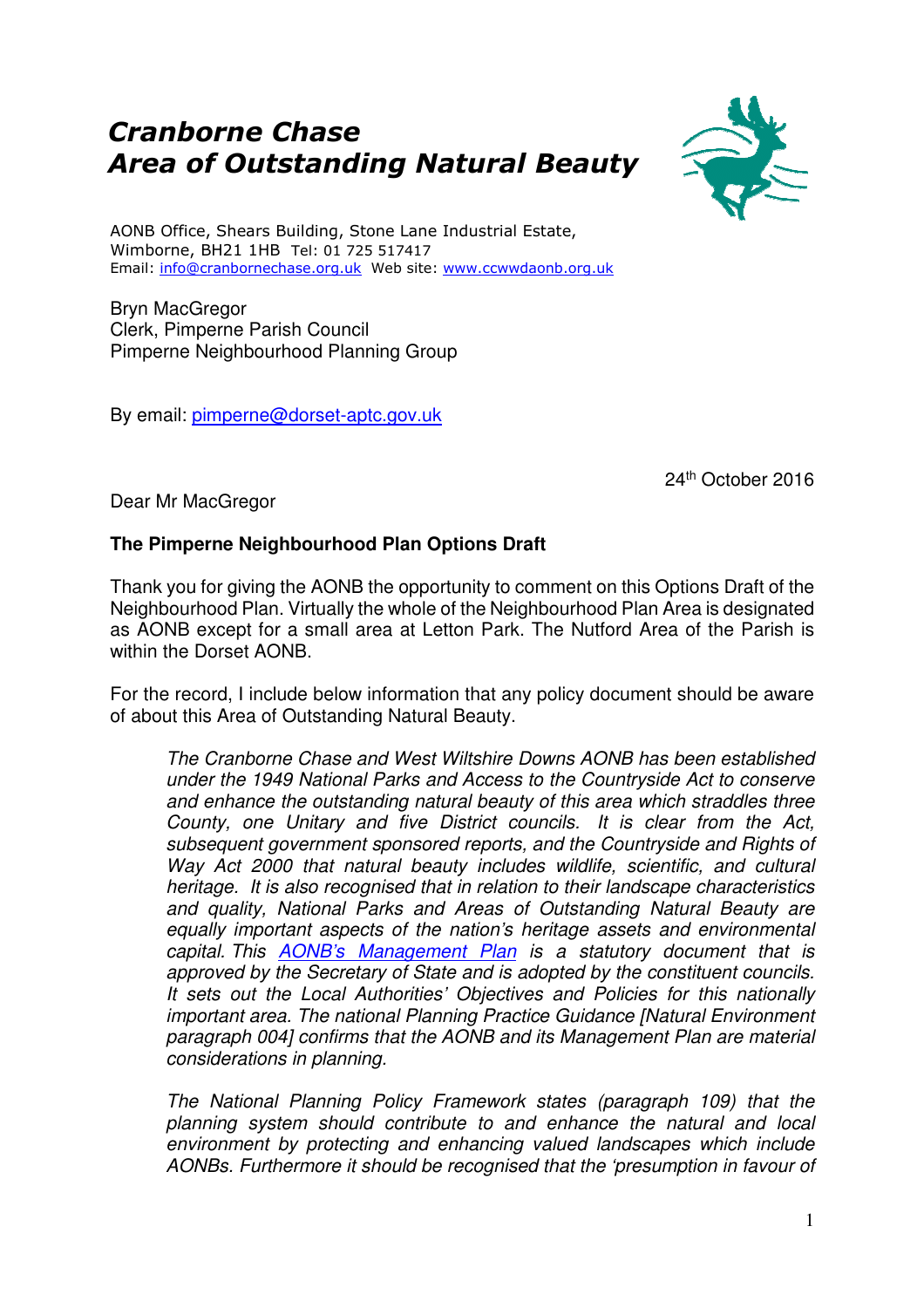sustainable development' does not automatically apply within AONBs, as confirmed by paragraph 14 footnote 9, due to other policies relating to AONBs elsewhere within the Framework. It also states (paragraph 115) that great weight should be given to conserving landscape and scenic beauty in AONBs, which have the highest status of protection in relation to landscape and scenic beauty. The conservation of wildlife and cultural heritage are important considerations in these areas.

The Neighbourhood Plan, Options version, is easy to read, easy to understand, and well presented. The AONB has a number of comments to make and they should be regarded as seeking to clarify matters and to enhance the document.

The **Summary** on page 3 notes that the gap between the village of Pimperne and the town of Blandford Forum is a fragile one. However very little is said on that topic elsewhere in the document. If there are crucial landscape or physical gaps between settlements, hamlets, or employment areas then it would strengthen the Neighbourhood Plan if they were discussed and identified more explicitly. The summary also mentions traffic through the village of Pimperne and the AONB offers a few words of caution ; traffic calming schemes have a great tendency to urbanise rural locations.

The **Introduction** to the Neighbourhood Plan is helpful, page 4, and it may make things clearer to state explicitly that it does need to be in conformity with the adopted Local Plan.

The introduction to the area, page 6, creates a positive picture of the Neighbourhood Plan area. I would, however **strongly suggest** that this is the place to emphasise the national importance of the AONB designation and the local responsibility for guiding the management of it. Incidentally, 75% of the AONB core funds come from central government via DEFRA.

Page 7 refers to focusing on growth to meet local, rather than strategic, needs. The **Vision and Objectives** then appear to focus almost entirely on the village of Pimperne. The AONB **advises** that it would be appropriate to include objectives for the wider area, including the Nutford and Letton Park areas as well as the open downlands and woodland.

Whilst acknowledging that the first objective is laudable I have to **advise** that it could apply to any countryside area. What seems particularly important for this Neighbourhood Plan is that virtually the whole of the area is nationally recognised and designated for its landscape, and the community are fiercely supportive of the management of the character and qualities of the environment in which they live.

Turning to the third objective, it is not entirely clear from the document whether the Neighbourhood Plan simply 'identifies' sites for development or more proactively 'allocates' sites.

I am confident that you understand the landscape setting and settlement form (page 8) is a section that is of particular interest to this AONB The AONB policy for Dark Night Skies is hinted at but I should mention that the latest satellite recording of light pollution indicates that Blandford Camp is the largest single source of light pollution within this AONB.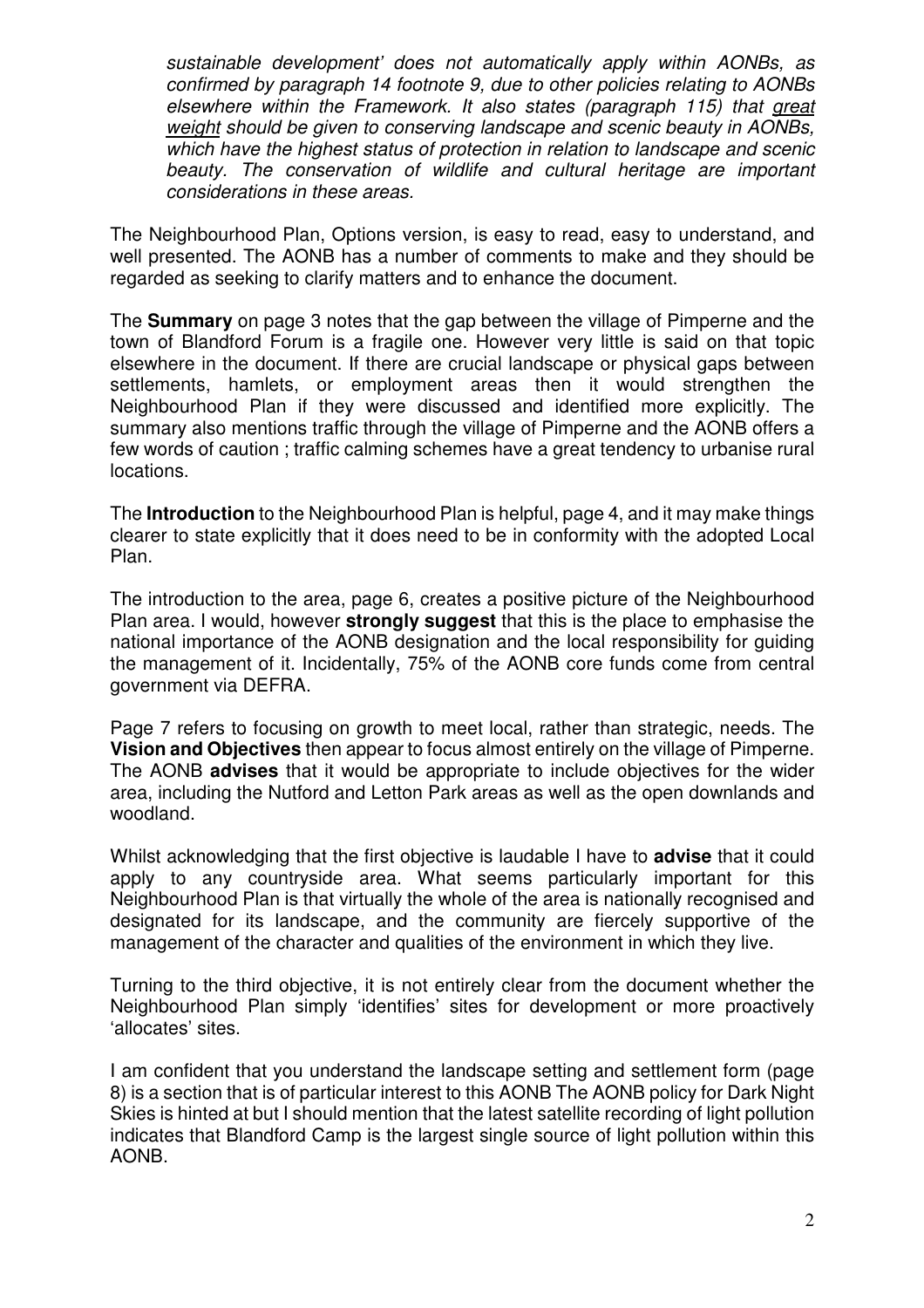The AONB **agrees** with the comments about the 20<sup>th</sup> Century estates creeping up the valley's sides and the 'bypass' role of the A354. The gap between the village of Pimperne and Letton Park is touched upon but the gap between Letton Park and Blandford is not mentioned. The actual and potential impacts of adjoining development, such as Sunrise Business Park, are not mentioned.

The **Landscape Character policy** is **welcomed** and whilst the AONB **supports** this approach there are some detailed comments that could clarify and strengthen them. Open and green spaces, along with trees, are aspects of landscape character and I would **advise** that this policy should explicitly link to those issues. The AONB has produced a number of guidance documents in relation to colour in the landscape and agricultural buildings to mention two of them and your Neighbourhood Plan Group may find it helpful to refer to those documents in support of the proposed policy and further details of it.

There is a small topographical error in the second bullet point where 'us' should be 'use'.

Regarding woodlands I would **advis**e that aspect of the policy should be enlarged to read 'all woodlands should be protected and managed to sustain them in the long term'.

The element of the policy regarding avoiding harm to the sequence of views along Church Road seems to imply that development would be acceptable. Whereas the rest of the document seems to set out the opposite view. It may, therefore, be more appropriate to turn around the wording of the policy along the lines of 'development that would harm the sequence of views along Church Road will not be permitted'.

The AONB finds that personal external lighting can be particularly problematic and the providers of street lighting and floodlights are becoming increasingly aware of the need to use appropriate fittings and limit the time lighting is on. It may, therefore, be appropriate to have a wider policy about lighting and it may be relevant to refer to the AONB's documents of this topic.

The policy to maintain the clear distinction between Blandford Forum/Letton Park and the village of Pimperne is **welcomed** but, as I have already mentioned, that appears to leave open the potentially contentious matter of development on the south side of Letton Park.

This Landscape Character policy seems to provide an opportunity to make statements about the protection, management and planning of the wider area of the Parish and the Neighbourhood Plan Group may wish to give this some attention. Clearly the open spaces within the village contribute to landscape character and that topic could be mentioned in the overarching policy statement which would then lead onto the more specific matter of important local green spaces.

In connection with the local green spaces, page 11, I think it would be more accurate to describe the sports field as being at the southern rather than the western entrance to the village. The text on the landscape context and setting mentions the eastern side of the A354 and it might be appropriate to include the green space between Hyde Farm and the Farquharson Arms as a local green space. That green, west facing, slope seems quite important in maintaining the rural character of that part of the village.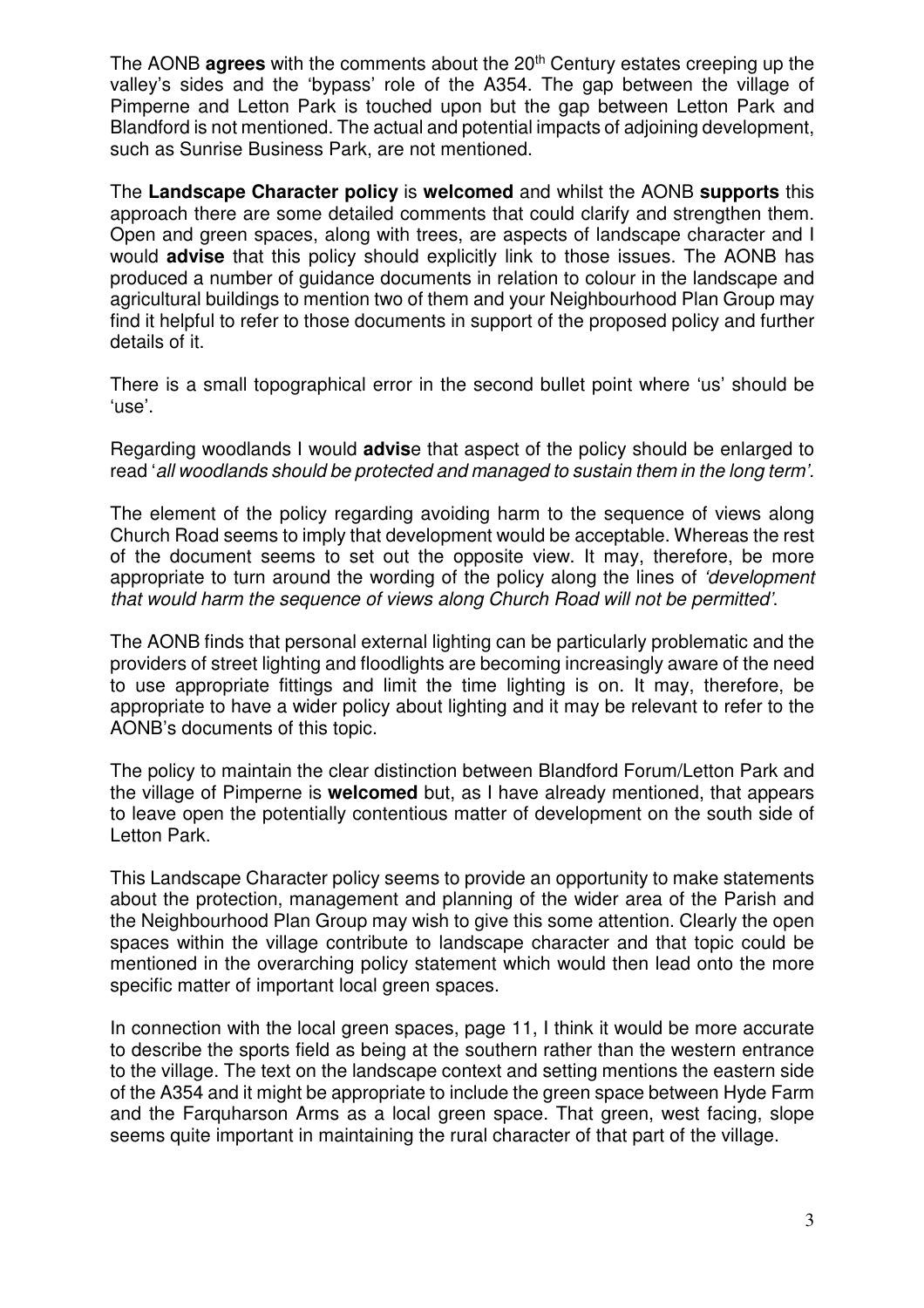Moving forward to page 15 and **local character policy;** it seems that what was intended is a simple and straightforward statement that local character should be sustained. The policy might achieve that more clearly by putting the second element of the policy first and then identifying a need for long term management of the various features that contribute to local character. I would also **suggest** that at the start of the larger part of the policy is amended to read 'the location and design …….'.

The first bullet point of that element of policy implies 'gentry houses' would be permitted whereas later on in the document the focus is very much on one, two and three bedroomed affordable houses.

The second bullet point referring to the adaptation of farm buildings only considers business needs when sometimes farmstead buildings are quite suitable for adaptation to live/work units.

The fourth bullet point about porches and chimneys being conspicuous seems to provide a bit of a hostage to fortune and to invite designers to provide substantial chimneys and porches that do actually stand out and draw attention to new developments rather than enabling them to integrate with the village scene.

The background information on **housing** is revealing, particularly the evidence that 45% of households are under-occupied. This seems to strongly reinforce the general assertion that the focus of housing provision within the Neighbourhood Plan area for the period up to 2031 should be on affordable housing. That would also tie in with the adopted AONB Management Plan. Looking at the first element of the housing needs policy there seems to be scope for misunderstanding between the first sentence and the last sentence. The first sentence refers to 'homes may be provided' whereas the final sentence refers to 'sites have been allocated'. The first element of the policy focusses on locational matters and I would **advise** that this could be the place to cross reference to the need for the location of new development to protect and respect open spaces and landscape character.

The second element of this policy seems to be one where the Neighbourhood Plan is allowed to go into greater detail than the Local Plan. It would, therefore, be permissible for the Neighbourhood Plan to state explicitly that the focus in the provision of housing up to 2031 would be on affordable housing.

The supporting discussion in relation to **employment** seems a lttle bit at variance with the proposal. The evidence is stated as not suggesting a general need for more employment sites. There is then a proposal to provide more employment land which simply seems the result of lobbying from one particular direction. Furthermore the resultant employment needs policy seems particularly open to interpretation. For example, in the first bullet point what does 'substantial' mean in connection with lorry movements? Does this mean no HGVs or does it mean a measureable number of small vans or is it a combination of all of these factors?

If the third bullet point of the policy is intended to relate to the AONB's attribute of tranquillity then perhaps it would be clearer to say that the concern is for the 'character and the tranquillity of the area'.

A further point to try to avoid misunderstandings is that in the final comment on the bottom of page 17 I would **strongly advise** changing 'potential' to 'real'.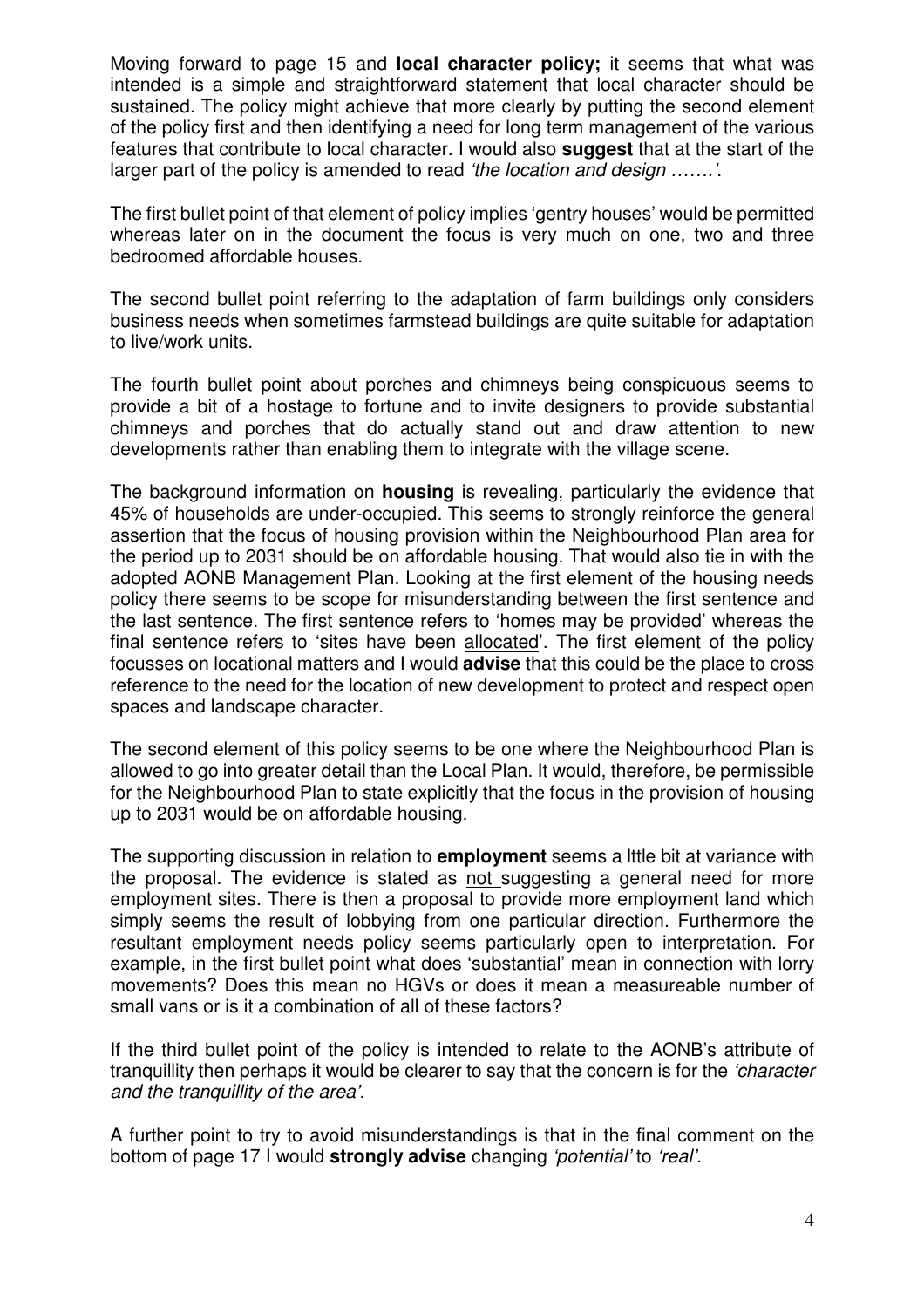You are probably aware of the AONB's **concern** that communities within the AONB are losing their facilities, not because the villages are decreasing in size, but the economics mean that there is an ever increasing focus on financial returns. The AONB does therefore **strongly support** the retention of community facilities identified in the Neighbourhood Plan. Whether there is scope for using some of those facilities as a village hub that could accommodate part-time outreach facilities may be something the Neighbourhood Planning Group would wish to consider further. In relation to the **community facilities policy** the first sentence, as currently worded, provides no room for manoeuvre or negotiation. It seems that the current wording could mean that a proposal that has a number of shortcomings still has to be supported by this policy if it allows any of the community assets to modernise and adapt. Furthermore I would **suggest** that using the word 'allow' is rather passive and that to include a term such as 'facilitate' would be more positive and encouraging towards developers.

The second sentence of this policy also seems to have one word that could be problematic in future. The reference to any unnecessary loss clearly implies that there can be necessary losses without any further clarification. It may be simpler just to omit the word 'unnecessary' from the policy. Whilst it is inherent perhaps within the policy it does not explicitly state that development proposals could enhance the community assets.

**Infrastructure**, page 19, refers to traffic issues. As I have already mentioned the AONB has found that traffic calming schemes more often than not lead to the urbanisation of rural areas and that the loss of rural character is not offset by traffic being less intrusive. In the actual policy itself some words seem to be missing from the second element, there seems to be no explanation of what the low maintenance would relate to.

As page 20 discusses a range of **development locations** I **suggest** that the word 'suitable' is omitted from the heading.

The AONB **agrees** with the assessment of the land to the rear of the Farquharson Arms. The AONB is, however, more than a little **concerned** that the sites investigated have not been whole objectively selected as there seems to have been a significant land owner element in the process. Furthermore, the AONB is **very concerned** that the base map for map 3, 'Possible and Discarded Sites' is not as up-to-date as all of the other plans used in the Neighbourhood Plan. This is of particular concern as this seems to be the fundamental map for this options document. In particular the extension some years ago of the Pyke site to the south east of the existing Taymix site, is not shown. Also the recreational area to the west of the village hall is not shown.

To respond to the table of potential sites the AONB **agrees** with the assessment of the discarded options. Nevertheless it is a little surprised that the lower ground to the east of Yard Farm, opposite the entrance to the Pyke site, has not been investigated as a possible employment site.

The assessments of the three housing sites are clear and helpful.

- Whilst there may be scope on the smaller part of the land adjoining Farnwill Industrial Estate there seem to be sound landscape reasons for restricting that to the smaller area.
- The land north of Manor Farm Close, and opposite St Peter's Close, does include one of the remaining flat areas in the village and it would seem appropriate to consider the use of that for sports purposes before giving it